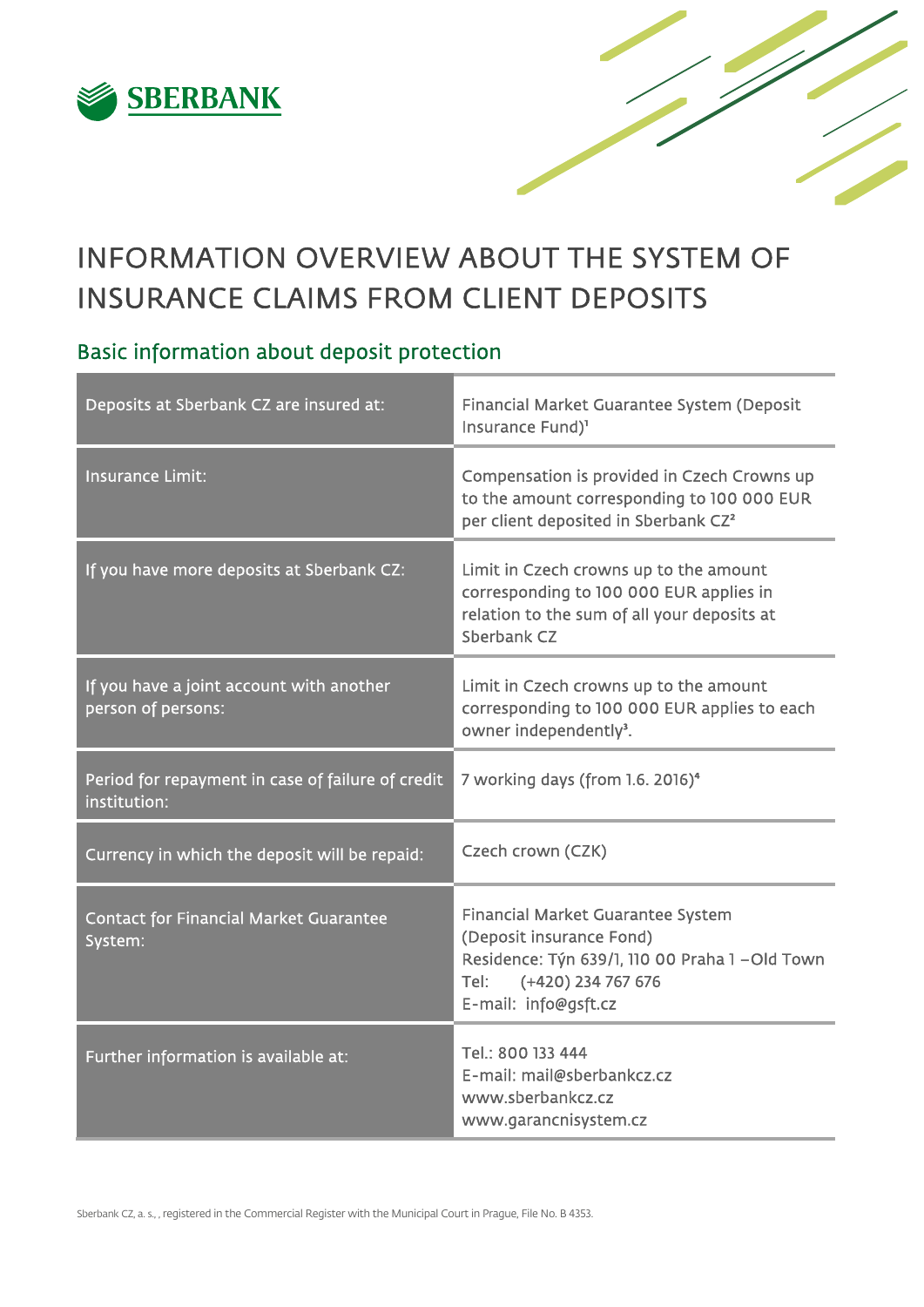# Other important information:

Financial Market Guarantee System with the use of Deposit insurance fund protects under the given limit generally both non-entrepreneurs and entrepreneurs. Exceptions at certain deposits are stated on internet website of the Financial Market Guarantee System. Sberbank CZ will also inform you on request, whether specific products are insured or not. Whether a certain deposit is subject to protection provided by the System of insurance of deposit claims, Sberbank CZ will confirm the fact also based on the account statement.

### Explanatory notes about the basic information

#### <sup>1)</sup> System responsible for the protection of your deposit

You deposit is insured within legal system of insurance of deposits. In case of insolvency of Sberbank CZ, a compensation up to the amount corresponding to 100 000 EUR is guaranteed.

Equivalent of the limit in Czech crowns is converted according to the current exchange rate announced by the Czech National Bank for the particular day, on which the CNB proclaims the Bank's inability to meet the obligations towards persons authorized by legal and contractual conditions or, after a court or an international court issues a decision, whose consequence is the suspension of the rights of the depositor to dispose of those deposits at Sberbank CZ, to which the insurance applies (decisive day).

#### 2) Total insurance limit

If a deposit is not at disposal, due to credit institution inability to meet its financial obligations, the Financial Market Guarantee System (Deposit insurance fund) repays to their clients a compensation up to the amount of the stated limit. This compensation payment in Czech crowns totals the amount corresponding to 100 000 EUR and it is calculated on the whole bank or the credit union. For determination of the amount that should be repaid from the insurance all deposits of a particular depositor are kept at the same credit institution, and are calculated together with interest rate to the decisive day. For example, if a client keeps in Czech crowns an equivalent of 90 000 EUR on a saving account and an equivalent of 20 000 EUR on a current account, only the amount corresponding to 100 000 EUR will be repaid. This procedure is applied also in the cases when the credit institution operates under different commercial designations and trademarks. institution operates under different commercial designations and trademarks.

In some instances, determined by bank legislature, deposits are protected even above the total amount corresponding to 100 000 EUR, but up to the maximum amount corresponding to 200 000 EUR. For example, it insures deposit of funds acquired by a sale of housing real estate, if the decisive day came within 3 months at the latest after crediting the amount on the account, and other cases defined in the bank legislature.

#### 3) Insurance limit for joint accounts

In case of joint accounts (i.e. account with more co-owners according to §41e Article 1 Act of Banks) each client's share receives an amount to limit of 100 000 EUR independently. Persons with mere disposition law are not coowners of the account and the insured protection does not apply to them.

#### 4) Payment

Financial Market Guarantee System with use of Deposit Insurance Fund, Týn 639/1, 110 00 Praha 1, tel: (+420) 234 767 676, e-mail: info@gsft.cz is a system of deposit insurance applicable for compensation repayment. Compensation payment of your deposits up to the total amount corresponding to 100 000 EUR will commence within 7 working days at the latest from the decisive day. In some cases (e.g. financial funds registered on the account of the payment institution etc.) the period for commencement of the payment can be longer (15 working days). If within the stated period you do not receive your payment, you should contact the Financial Market Guarantee System (Deposit Insurance Fund), for after a certain period a limitation term for the application of the claim could elapse. Objective limitation term with payments in case of credit institutions residing in the Czech Republic makes 3 years according to § 41h, Article 3 of Act of Banks. Further information can be acquired on www.garancnisystem.cz.